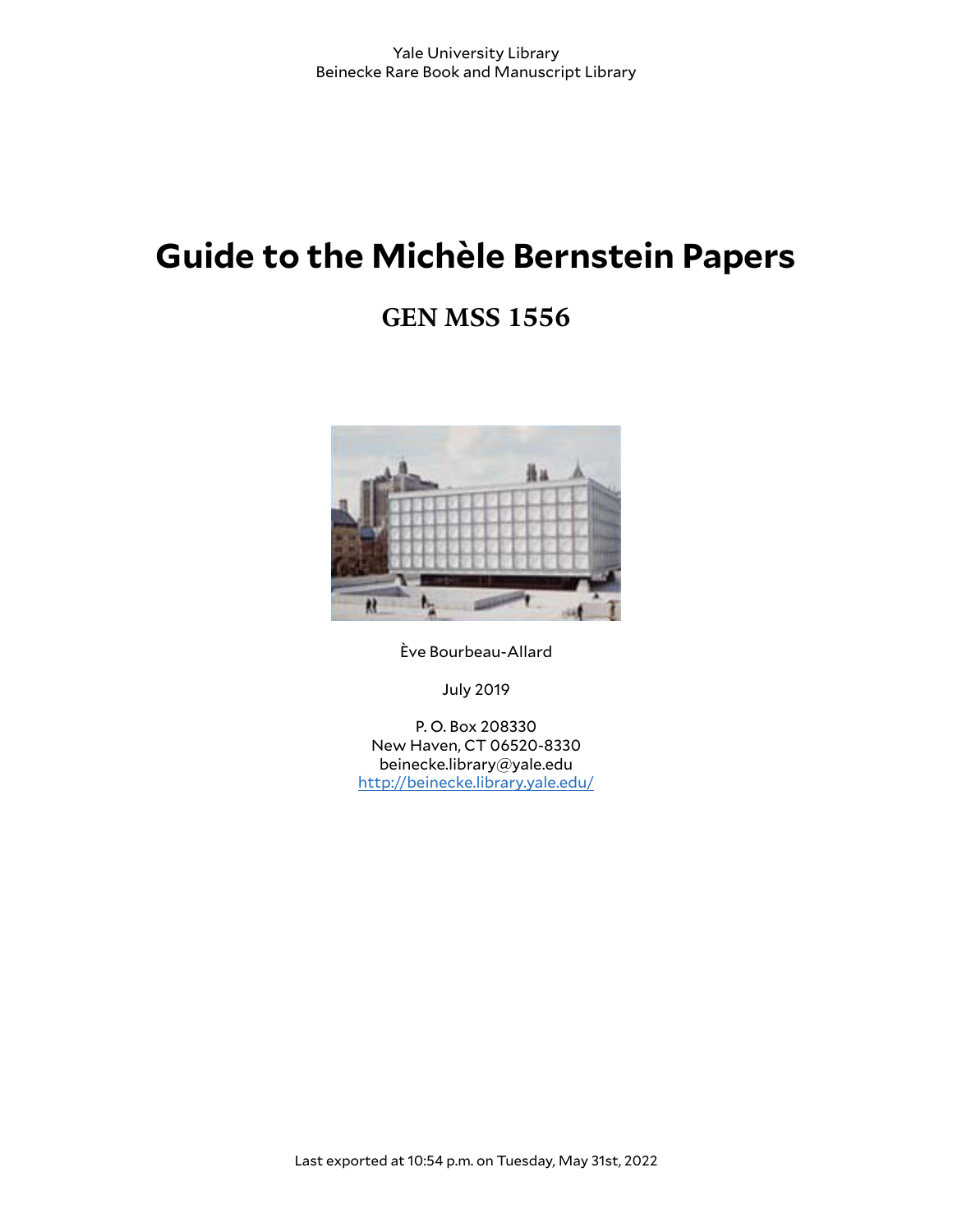# **Table of Contents**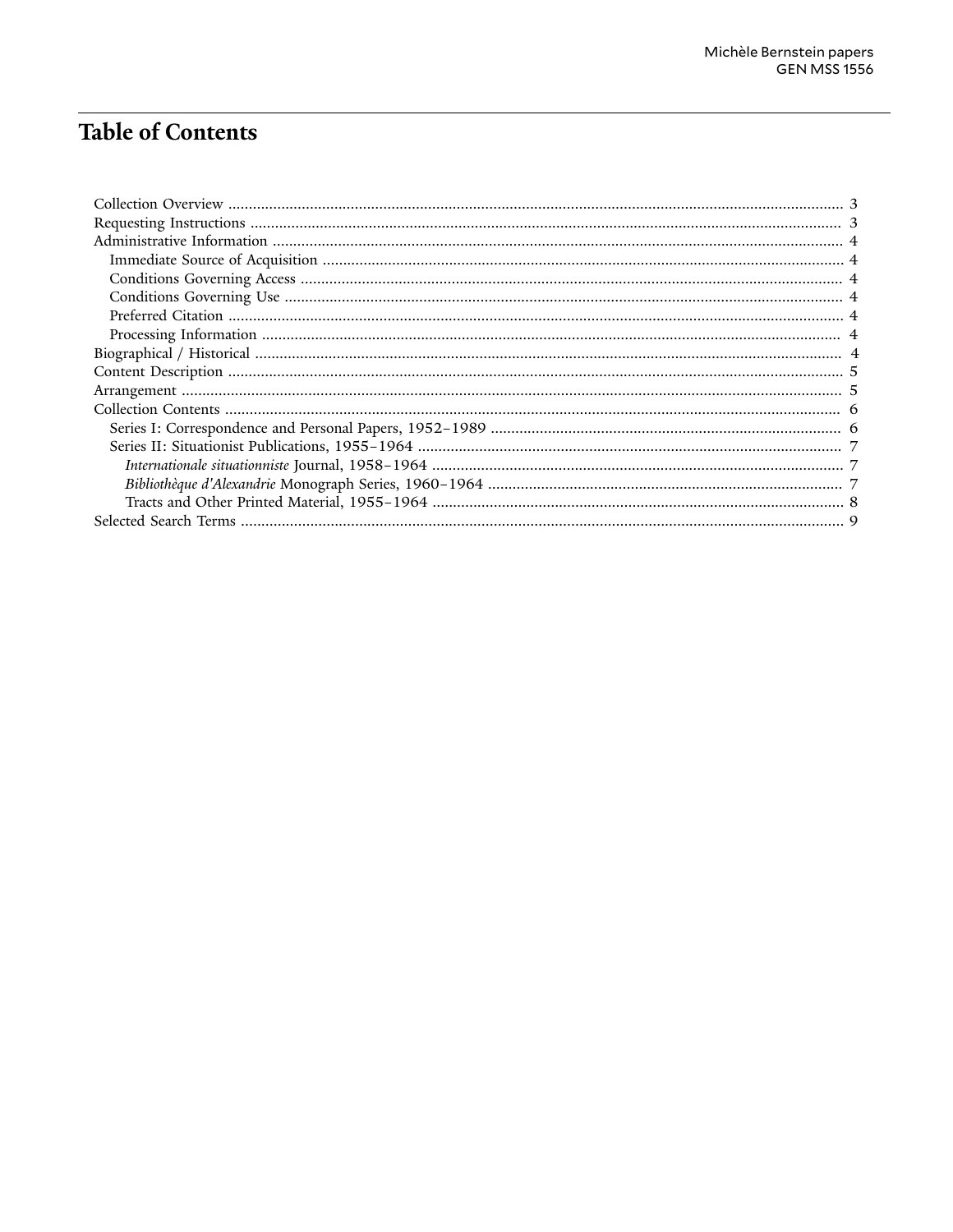### <span id="page-2-0"></span>**Collection Overview**

- **REPOSITORY:** Beinecke Rare Book and Manuscript Library P. O. Box 208330 New Haven, CT 06520-8330 beinecke.library@yale.edu <http://beinecke.library.yale.edu/>
- **CALL NUMBER:** GEN MSS 1556
	- **CREATOR:** Bernstein, Michèle , author
		- **TITLE:** Michèle Bernstein papers
		- **DATES:** 1952-1989
	- **BULK DATES:** 1958–1964
- **PHYSICAL DESCRIPTION:** 4.05 linear feet (7 boxes)
	- **LANGUAGE:** In French.
	- **SUMMARY:** Collection of correspondence, writings, and photographs, largely dating from the 1950s and 1960s, documenting Michèle Bernstein's relationship with the leading figure of the Internationale Situationniste (I.S.), Guy Debord, and her involvement with the movement. Personal papers contain 19 letters from Debord to Bernstein sent circa 1956-1968 discussing the activities of the I.S., 22 autograph manuscript poems by Debord addressed to Bernstein in 1964, postcards, and photographs of Bernstein, Debord, and others. Writings include annotated proofs and original maquettes for issues no. 1-9 of the *Internationale situationniste* journal, for 3 monographs of the Skandinavisk institut for sammenlignende vandalism's Bibliothèque d'Alexandrie series, and for various situationist tracts.
	- **ONLINE FINDING AID:** To cite or bookmark this finding aid, please use the following link: [https://](https://hdl.handle.net/10079/fa/beinecke.mbernstein) [hdl.handle.net/10079/fa/beinecke.mbernstein](https://hdl.handle.net/10079/fa/beinecke.mbernstein)

#### <span id="page-2-1"></span>**Requesting Instructions**

To request items from this collection for use in the Beinecke Library reading room, please use the request links in the HTML version of this finding aid, available at [https://hdl.handle.net/10079/fa/](https://hdl.handle.net/10079/fa/beinecke.mbernstein) [beinecke.mbernstein.](https://hdl.handle.net/10079/fa/beinecke.mbernstein)

To order reproductions from this collection, please send an email with the call number, box number(s), and folder number(s) to [beinecke.images@yale.edu.](mailto:beinecke.images@yale.edu)

Key to the container abbreviations used in the PDF finding aid:

b. box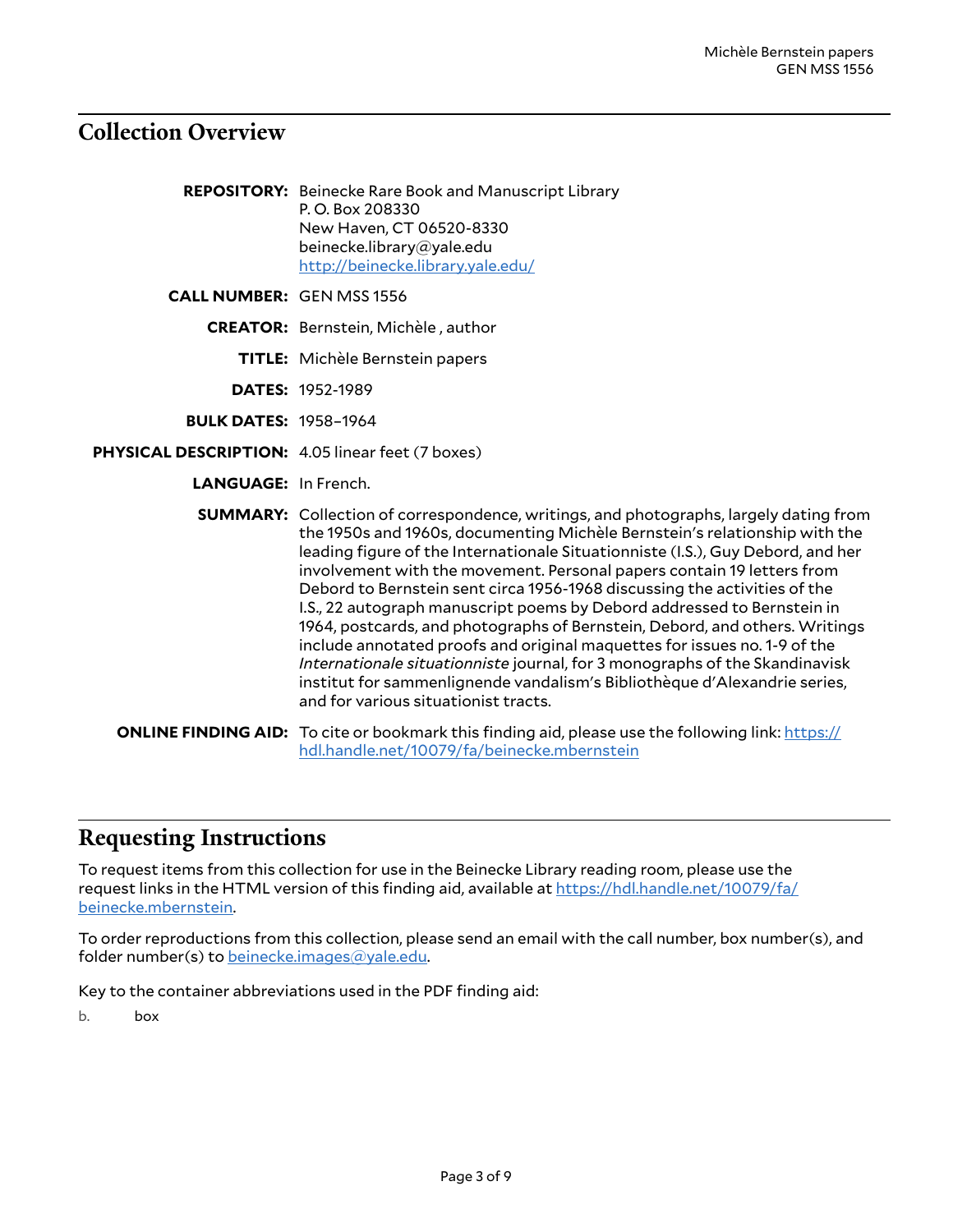### <span id="page-3-0"></span>**Administrative Information**

### <span id="page-3-1"></span>**Immediate Source of Acquisition**

Purchased from Michèle Bernstein and Didier Lecointre-Dominique Drouet on the Edwin J. Beinecke Book Fund, 2019.

### <span id="page-3-2"></span>**Conditions Governing Access**

This collection is open for research.

### <span id="page-3-3"></span>**Conditions Governing Use**

The Michèle Bernstein Papers is the physical property of the Beinecke Rare Book and Manuscript Library, Yale University. Literary rights, including copyright, belong to the authors or their legal heirs and assigns. For further information, consult the appropriate curator.

### <span id="page-3-4"></span>**Preferred Citation**

Michèle Bernstein Papers. General Collection, Beinecke Rare Book and Manuscript Library, Yale University.

### <span id="page-3-5"></span>**Processing Information**

Collections are processed to a variety of levels, depending on the work necessary to make them usable, their perceived research value, the availability of staff, competing priorities, and whether or not further accruals are expected. The library attempts to provide a basic level of preservation and access for all collections, and does more extensive processing of higher priority collections as time and resources permit.

This collection received a basic level of processing, including rehousing and minimal organization. Information included in the Description of Papers note and Collection Contents section is drawn from information supplied with the collection and from an initial survey of the contents.

This finding aid may be updated periodically to account for new acquisitions to the collection and/or revisions in arrangement and description.

## <span id="page-3-6"></span>**Biographical / Historical**

Michèle Bernstein (1932- ) is a French writer. She was a founding member of the avant-garde group Internationale situationniste from 1957-1967, a member of the editorial committee of the Internationale situationniste journal, and the first wife of the movement's leading figure, Guy Debord (1931-1994).

While a student at La Sorbonne, Paris, Bernstein associated with the Internationale lettriste and contributed to its newsletter *Potlatch*. Bernstein and Guy Debord met in 1952 and married in 1954. In 1957, Debord and Bernstein were among a group of break-away Lettrists who formed the Internationale situationniste, along with Ralph Rumney of the London Psychogeographical Association, members of the International Movement for an Imaginist Bauhaus, Asger Jorn, Giuseppe Pinot-Gallizio, and Piero Simondo, and others. Bernstein then wrote for the *Internationale situationniste* journal, and authored two roman à clef novels about the I.S.'s inner circle, *Tous les chevaux du roi* (1960) and *La Nuit* (1961).

Bernstein left the I.S. in 1967 and, though separated before, Debord and Bernstein divorced in 1972.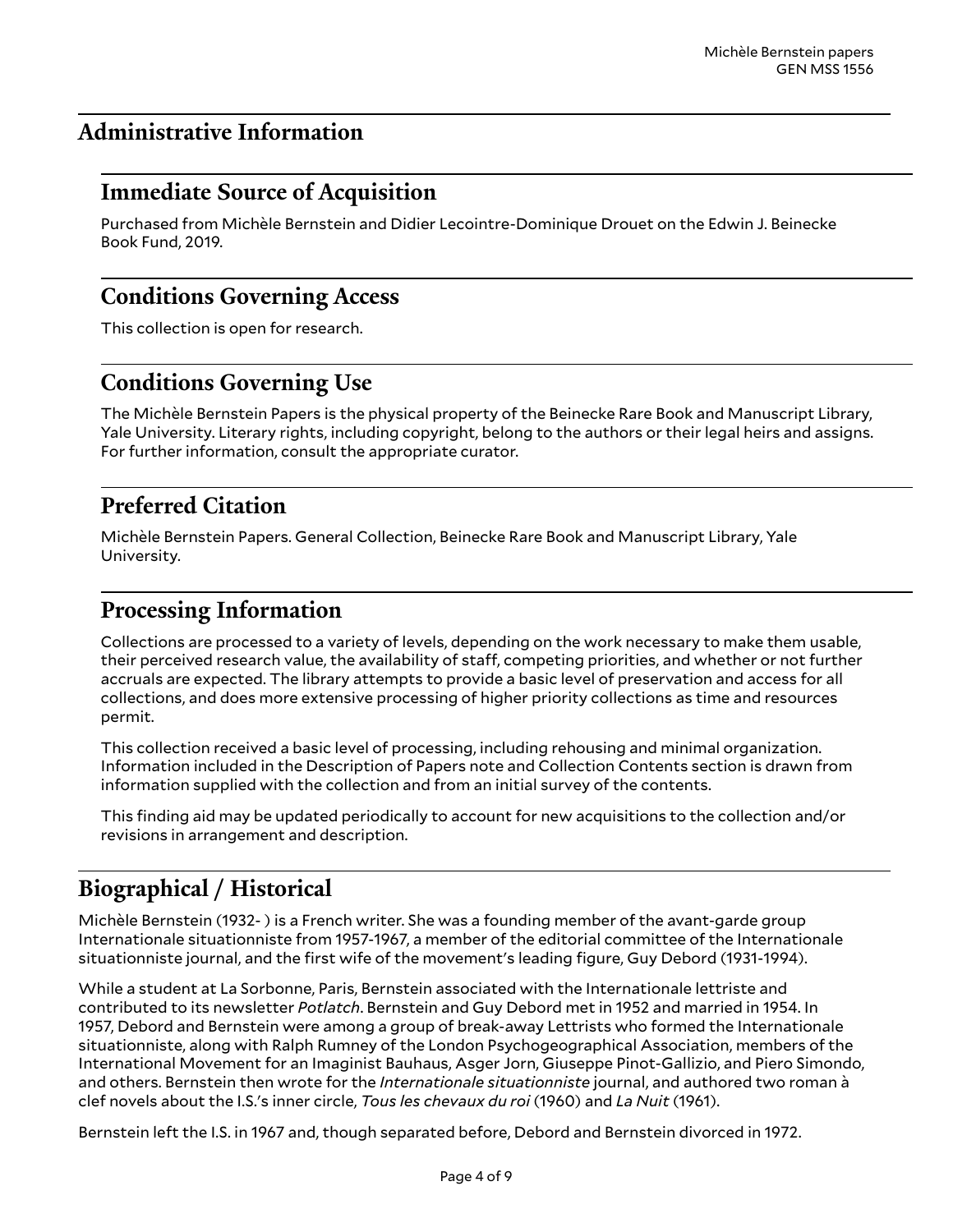### <span id="page-4-0"></span>**Content Description**

Collection of correspondence, writings, and photographs, largely dating from the 1950s and 1960s, documenting Michèle Bernstein's relationship with the leading figure of the Internationale Situationniste (I.S.), Guy Debord, and her involvement with the movement. Personal papers contain 19 letters from Debord to Bernstein sent circa 1956-1968 discussing the activities of the I.S., 22 autograph manuscript poems by Debord addressed to Bernstein in 1964, postcards, and photographs of Bernstein, Debord, and others. Writings include annotated proofs and original maquettes for issues no. 1-9 of the *Internationale situationniste* journal, for 3 monographs of the Skandinavisk institut for sammenlignende vandalism's Bibliothèque d'Alexandrie series, and for various situationist tracts.

### <span id="page-4-1"></span>**Arrangement**

Organized into two series: I. Correspondence and Personal Papers, 1952-1989. II. Situationist Publications, 1955-1964.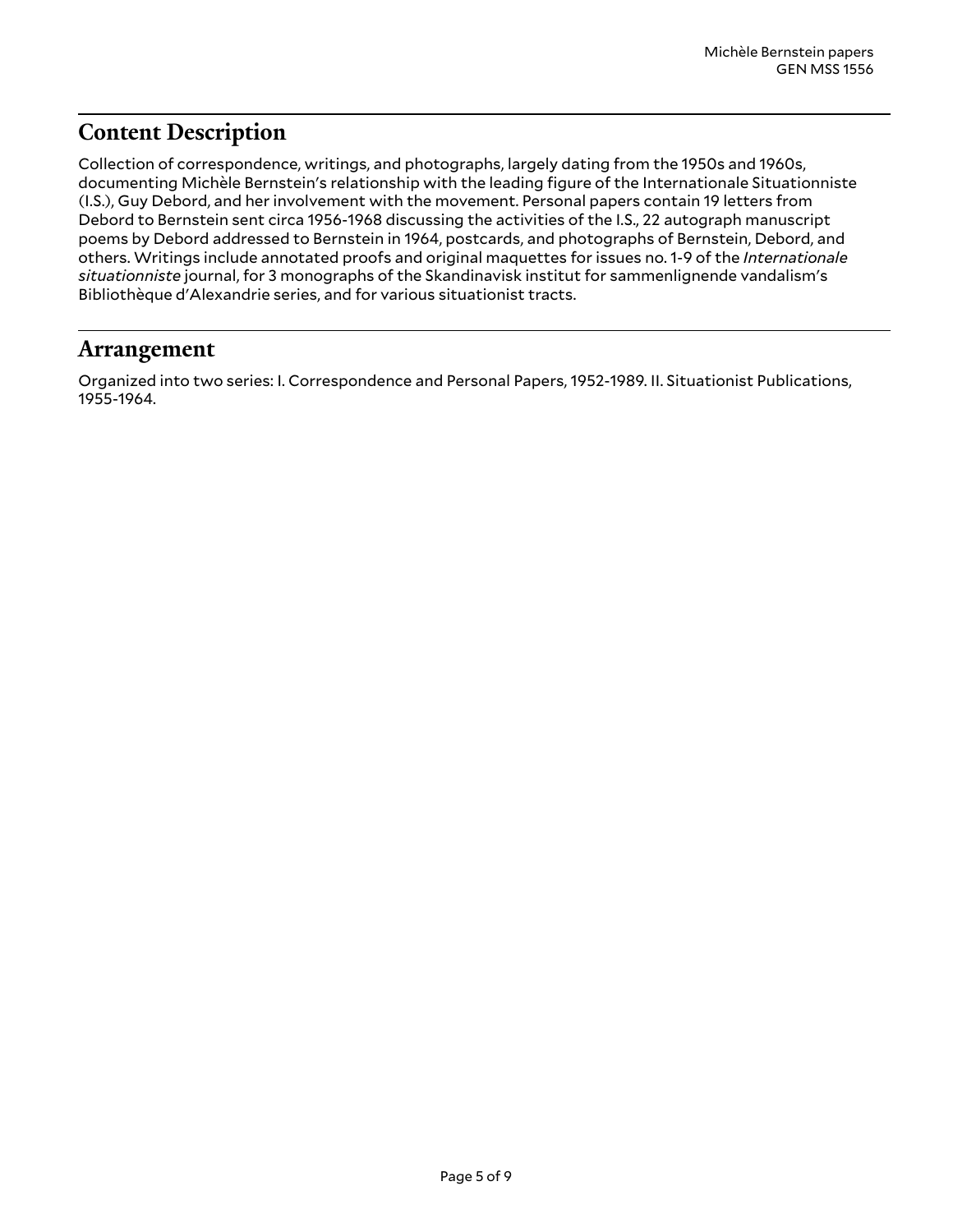## <span id="page-5-0"></span>**Collection Contents Series I: Correspondence and Personal Papers, 1952–1989**

#### <span id="page-5-1"></span>*0.42 linear feet (2 boxes)*

Series I. Correspondence and Personal Papers contains letters, postcards, poems, and photographs dated 1952-1989. Autograph letters from Guy Debord to Bernstein, the bulk of which date from 1963, discuss the preparation of Internationale situationniste publications, the writing of Debord's *La société du spectacle*, Debord's daily life, and the activities of various collaborators including Asger Jorn, Raoul Vaneigem, and Patrick Straram. Manuscript poems include *Épopée Léwinienne*, a series of love poems by Debord addressed to Bernstein in early 1964, at a time when, separated from Debord, Bernstein began a relationship with French journalist Walter Lewino. Photographic prints, largely informal portraits during social gatherings, depict Bernstein, Debord, Jean Michel Mension, Jean Claude Guilbert, members of Gruppe SPUR, Jacques Fillon, Alice Becker-Ho, and Michèle Mochot.

Series I is arranged in the order it was received.

| b.1 | Letters from Guy Debord<br>3 Folders                                                                                                                                                                                                                                                                                                                                                                           | $[1956] - 1968$ |
|-----|----------------------------------------------------------------------------------------------------------------------------------------------------------------------------------------------------------------------------------------------------------------------------------------------------------------------------------------------------------------------------------------------------------------|-----------------|
| b.1 | Postcards signed by Guy Debord, Constant, Maurice Wyckaert, Asger Jorn, and<br>others of the I.S.                                                                                                                                                                                                                                                                                                              | 1959–1989       |
| b.1 | Photographs of Michèle Bernstein, Guy Debord, and others<br>3 Folders                                                                                                                                                                                                                                                                                                                                          | circa 1952-1971 |
|     | Accompanied by a partial legend.                                                                                                                                                                                                                                                                                                                                                                               |                 |
| b.7 | Poems by Guy Debord addressed to Michèle Bernstein<br>3 Folders                                                                                                                                                                                                                                                                                                                                                | 1964            |
|     | Contains 17 autograph manuscript poems, unsigned, by Guy Debord sent over<br>several weeks to Michèle Bernstein following a breakup in 1964 under the title<br>Épopée Léwinienne. Also contains 5 additional poems by Debord created around<br>the same time but that are not part of the Épopée Léwinienne. Accompanied by a<br>manuscript notebook written by Bernstein providing explanations of the poems. |                 |
|     | Box 7 (Guy Debord poems): This material is open for research. It was formerly<br>restricted until 2022 January 1.                                                                                                                                                                                                                                                                                              |                 |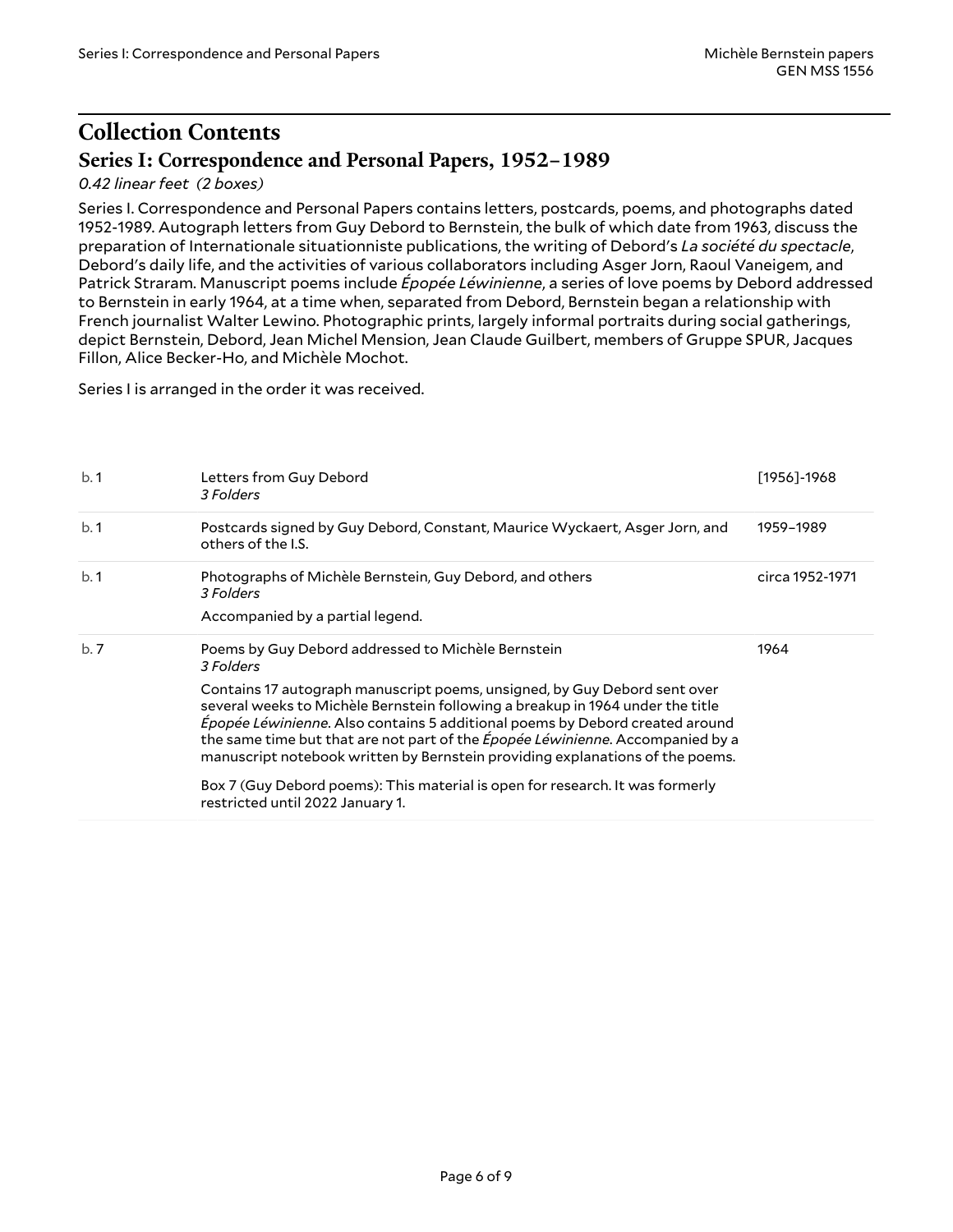### <span id="page-6-0"></span>**Series II: Situationist Publications, 1955–1964**

#### *3.63 linear feet (5 boxes)*

Series II. Situationist Publications includes original maquettes and proofs used in the preparation of the first nine issues of the *Internationale situationniste* journal, published in Paris under the direction of Guy Debord and of an editorial committee composed of the I.S. inner circle, including Bernstein. Also included are proofs and other materials for the publication of three monographs in the *Bibliothèque d'Alexandrie* series published by the Scandinavian Institute of Comparative Vandalism under the direction of Asger Jorn: *Pinot-Gallizio*, *Le long voyage*, and Debord's *Contre le cinéma*; as well as proofs for various tracts and articles related to lettrism and situationism. Most proofs in the series feature manuscript typographical corrections and, occasionally, manuscript additions in the hand of Debord and Bernstein.

Series II is organized into three subseries: *Internationale situationniste* Journal, *Bibliothèque d'Alexandrie* Monograph Series, and Tracts and Other Printed Material.

<span id="page-6-2"></span><span id="page-6-1"></span>

| Internationale situationniste Journal |                                                                                                       | 1958-1964 |
|---------------------------------------|-------------------------------------------------------------------------------------------------------|-----------|
| b. 6 (Oversize)                       | No. 1, proofs<br>2 Folders                                                                            | 1958      |
| b. 6 (Oversize)                       | No. 2, proofs with manuscript corrections                                                             | 1958      |
| b.2                                   | No. 2, maquette and proofs with manuscript corrections<br>2 Folders                                   | 1958      |
| b.2                                   | No. 3, maquette and proofs with manuscript corrections<br>3 Folders                                   | 1959      |
| b.2                                   | No. 4, proofs with manuscript corrections<br>4 Folders                                                | 1960      |
| b.2                                   | No. 5, maquette and proofs with manuscript corrections<br>3 Folders                                   | 1960      |
| b.3                                   | No. 6, maquette and proofs with manuscript corrections<br>4 Folders                                   | 1961      |
| b.3                                   | No. 7, proofs, some with manuscript corrections<br>3 Folders                                          | 1962      |
| b.3                                   | No. 8, maquette and proofs, some with manuscript corrections<br>5 Folders                             | 1963      |
| b.4                                   | No. 9, maquette and proofs, some with manuscript corrections<br>7 Folders                             | 1964      |
|                                       | Bibliothèque d'Alexandrie Monograph Series                                                            | 1960-1964 |
| b.5                                   | Bernstein, Michèle and Asger Jorn, Pinot-Gallizio, proofs with manuscript<br>corrections<br>2 Folders | 1960      |
| b.5                                   | Jorn, Asger and Pierre Wemaëre, Le long voyage, proofs with manuscript<br>corrections<br>1 Folder     | 1960      |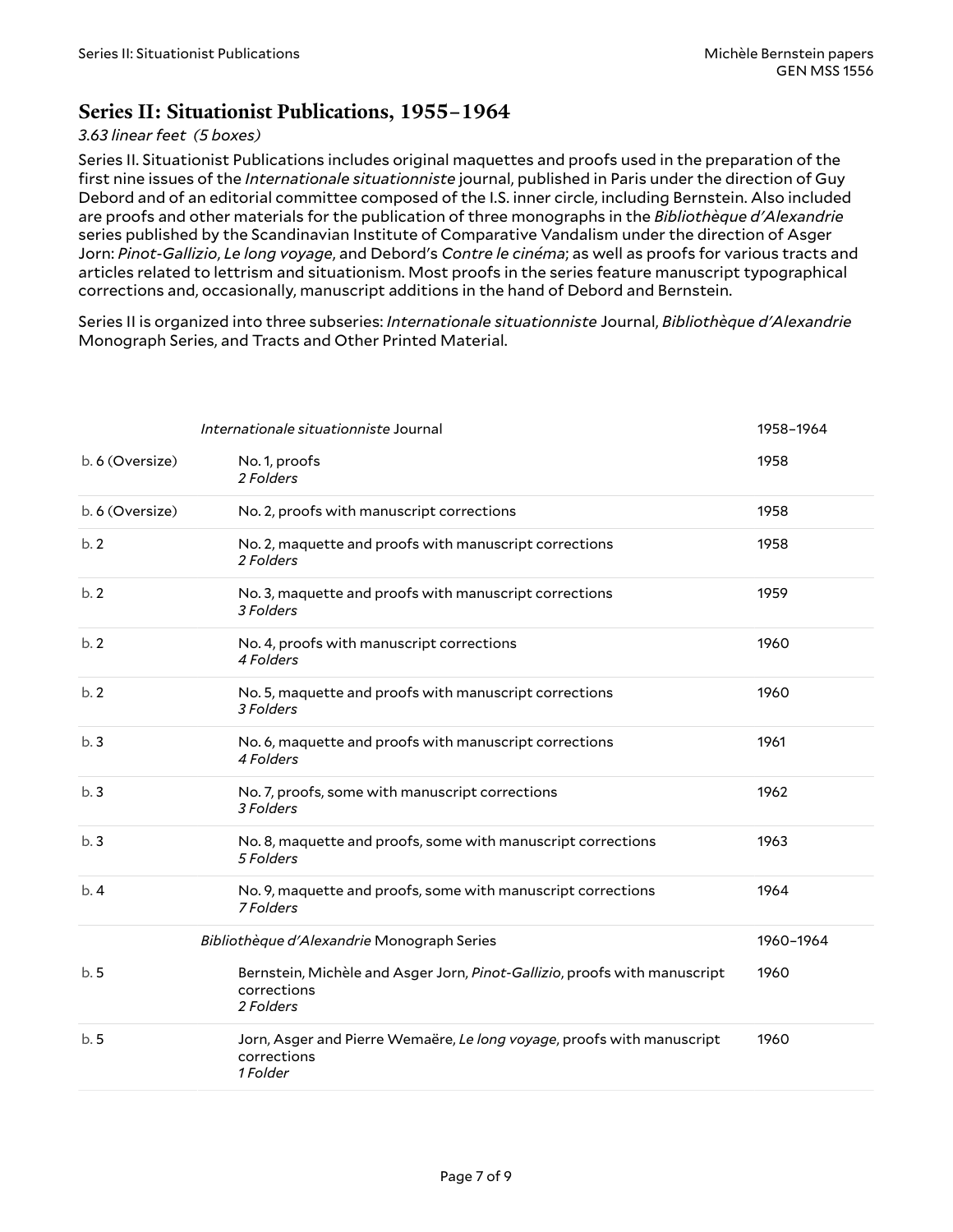#### Bibliothèque d'Alexandrie Monograph Series (continued)

<span id="page-7-0"></span>

| b.5             | Debord, Guy, Contre le cinéma, documents related to the publication<br>7 Folders<br>Includes an autograph manuscript outline of the book, typescript script<br>breakdowns (découpages) and autograph manuscript screenplays for<br>the films Sur le passage de quelques personnes à travers une assez courte<br>durée de temps and Critique de la séparation, proofs of the book with<br>typographical corrections by Michèle Bernstein, original maquettes, and<br>letter from André Frankin and manuscript notes concerning Critique de la<br>séparation. | 1964      |
|-----------------|-------------------------------------------------------------------------------------------------------------------------------------------------------------------------------------------------------------------------------------------------------------------------------------------------------------------------------------------------------------------------------------------------------------------------------------------------------------------------------------------------------------------------------------------------------------|-----------|
|                 | <b>Tracts and Other Printed Material</b>                                                                                                                                                                                                                                                                                                                                                                                                                                                                                                                    | 1955-1964 |
| b. 6 (Oversize) | [Bernstein, Michèle], "Note on the Situationist International," proof<br>Version of the text published in the Times Literary Supplement on 1964<br>September 3.                                                                                                                                                                                                                                                                                                                                                                                             |           |
| b.5             | Debord, Guy, "Préliminaires pour une définition de l'unité du programme<br>révolutionnaire," proofs with manuscript additions                                                                                                                                                                                                                                                                                                                                                                                                                               | $[1960]$  |
| b.5             | Debord, Guy, "Introduction à une critique de la géographie urbaine," proofs<br>with manuscript typographical corrections<br>Published in Les lèvres nues, no. 6, 1955.                                                                                                                                                                                                                                                                                                                                                                                      | [1955]    |
| b. 6 (Oversize) | Debord, Guy, "THE NAKED CITY - Illustration de l'hypothèse des plaques<br>tournantes en psychogeographique," lithograph                                                                                                                                                                                                                                                                                                                                                                                                                                     | [1957]    |
| b. 6 (Oversize) | Internationale lettriste, "Toutes ces dames au salon," printed tract with<br>manuscript typographical corrections                                                                                                                                                                                                                                                                                                                                                                                                                                           | $[1956]$  |
| b. 6 (Oversize) | Internationale situationniste, proofs of printed tracts<br>Contains "Au secours de Van Guglielmi!", "Nouveau théâtre d'opérations<br>dans la culture," "Adresse de l'Internationale situationniste à l'assemblée<br>générale de l'Association internationale des critiques d'art," "Nicht<br>Hinauslehnen," and "España en el corazón."                                                                                                                                                                                                                     | 1958-1964 |
| b. 6 (Oversize) | Internationale situationniste, "Aux poubelles de l'histoire," maquette and<br>proofs with manuscript corrections                                                                                                                                                                                                                                                                                                                                                                                                                                            | [1963]    |
| b. 6 (Oversize) | Jorn, Asger, "La lutte finale," proof                                                                                                                                                                                                                                                                                                                                                                                                                                                                                                                       | $[1960]$  |
| b.5             | Situationistisk Internationale bevaegelses skandinaviske sektion,<br>Situationistisk Revolution, no.1                                                                                                                                                                                                                                                                                                                                                                                                                                                       | 1962      |